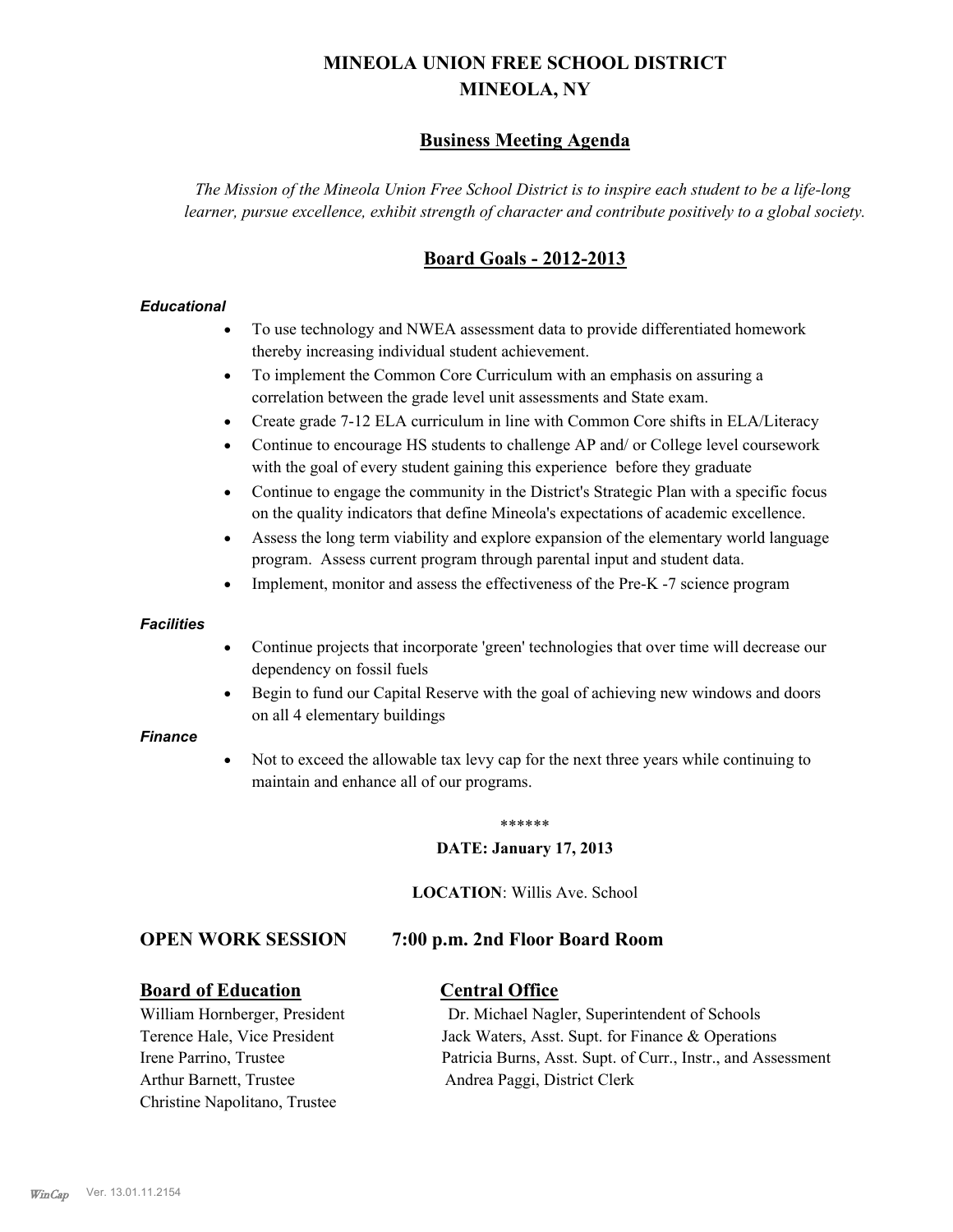**A. Call to Order** 

- **B. Pledge of Allegiance**
- **C. Reading of Mission**
- **D. Moment of Silent Meditation**
- **E. Dais & Visitor Introductions**
- **F. High School Student Organization Report**
- **G. Old Business**

**H. New Business**

**I. Consensus Agenda**

**RESOLUTION # 37 -BE IT RESOLVED** that the Board of Education approves the consensus agenda items I.1.a. through I.8.a., as presented.

**Motion: \_\_\_\_\_\_\_\_\_\_\_\_\_ Second: \_\_\_\_\_\_\_\_\_\_\_\_\_ Yes: \_\_\_\_\_\_\_\_\_\_\_\_\_ No: \_\_\_\_\_\_\_\_\_\_\_\_\_ \_\_\_\_\_\_\_\_\_\_\_\_\_ \_\_\_\_\_\_\_\_\_\_\_\_\_ \_\_\_\_\_\_\_\_\_\_\_\_\_ \_\_\_\_\_\_\_\_\_\_\_\_\_ Passed: \_\_\_\_\_\_\_\_\_\_\_\_\_**

## 1. **Accepting of Minutes**

That the Board of Education accepts the minutes of December 6, 2012 Workshop Meeting and December 20, 2012 Business Meeting as presented. a.

## 2. **Instruction**

- a. Resignation(s)
- That the Board of Education accepts the resignation of Kristen Dexter, Permanent Substitute Teacher, effective January 6, 2013. 1.
- b. Leave(s) of Absence/Child Rearing
- That the Board of Education grants a request to Iyla Wilson, for a Leave of Absence, for childrearing purposes, using accumulated sick days, starting approximately June 5, 2013. 1.
- c. Appointments Instruction
- The Board of Education approves the appointment of Hilary Pavels, to the position of Leave Replacement Teacher, for Suzanne Vitale, at Jackson Avenue, effective January 22, 2013 to June 30, 2013, with a salary of BA, Step 1, \$58,123 pro-rated. 1.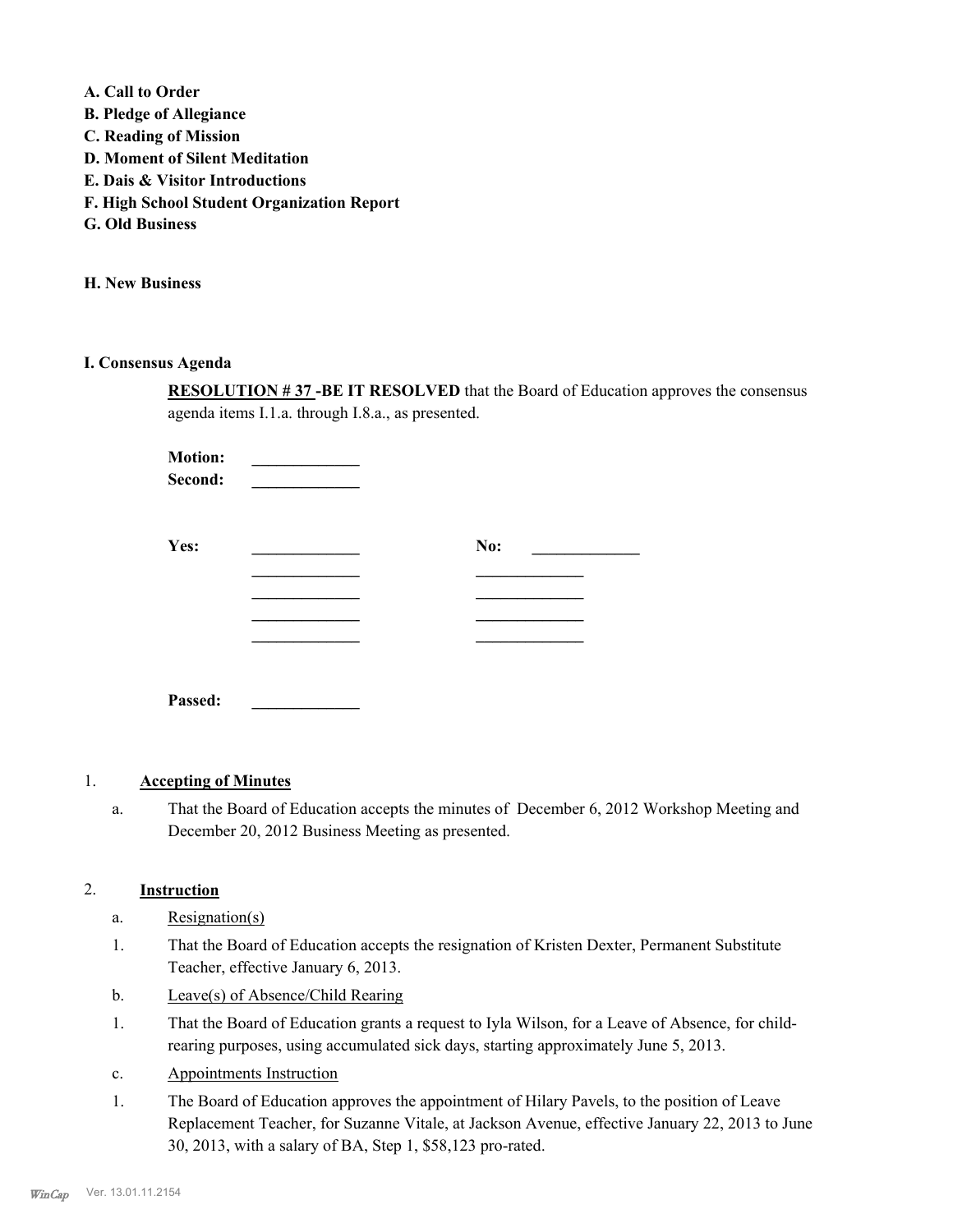Appointment(S) Sub Teacher per diem d.

> The Board of Education accepts the following individual(s) as Per Diem Substitute Teacher(s) for the current school year, at a daily rate of \$100.00 per day; and retirees at a daily rate of \$125.00 per day.:

EMPLOYEE NAME EMPLOYEE CERTIFICATION 1. Jillian Vento SWD(1-6), Childhood Ed(1-6)

- 
- e. Appointments 45 Day Subs
- The Board of Education approves the appointment of Katelynn Schmidt, to the position of 45 Day Substitute Teacher for, Morgan Mercaldi, starting approximately Februay 11, 2013 to on or before June 30, 2013; salary: Days 1-20, \$100.00, Days 21-39 \$110.00, Days 40-45 \$120, Day 46 contract salary BA, Step 1, \$58123 pro rated. 1.
- The Board of Education approves the appointment of Kristen Ronan, to the position of 45 Day Substitute Teacher for Elizabeth Goldman , starting approximately January 29, 2013 to on or before June 30, 2013. Salary: Days 1-20, \$100.00, Days 21-39 \$110.00, Days 40-45 \$120, Day 46 contract salary of MA, Step 1, \$67,604 pro rated. 2.
- The Board of Education approves the appointment of Jamie Maiden, to the position of 45 Day Substitute Teacher for Kimberly Martino, starting approximately January 29, 2013 to on or before June 30, 2013. Salary: Days 1-20, \$100.00, Days 21-39 \$110.00, Days 40-45 \$120, Day 46 contract salary of MA, Step 1, \$67,604 pro rated. 3.
- The Board of Education approves the appointment of Susan Kingsepp, to the position of 45 Day Substitute Teacher for Michael Mildon at Mineola Middle School, effective November 13, 2012 to on or before June 30, 2013. Salary: Days 1-20, \$100.00, Days 21-39 \$110.00, Days 40-45 \$120, Day 46 contract salary of MA, Step 1, \$67,604 pro rated. 4.
- f. Appointment(S) Perm Sub
- The Board of Education approves the appointment of Dena Zornberg, to the position of Permanent Substitute Teacher, at Mineola High School, effective January 8, 2013 to May 31, 2013. Salary: \$100 per day. 1.
- Appointment(s) Club/Stipends That the Board of Education approves the following Club/stipend recommendatios for 2012-2013 year: g. POSITION EMPLOYEE NAME STIPEND Winter Guard Drill Writer Louis Hellinger \$3,350.00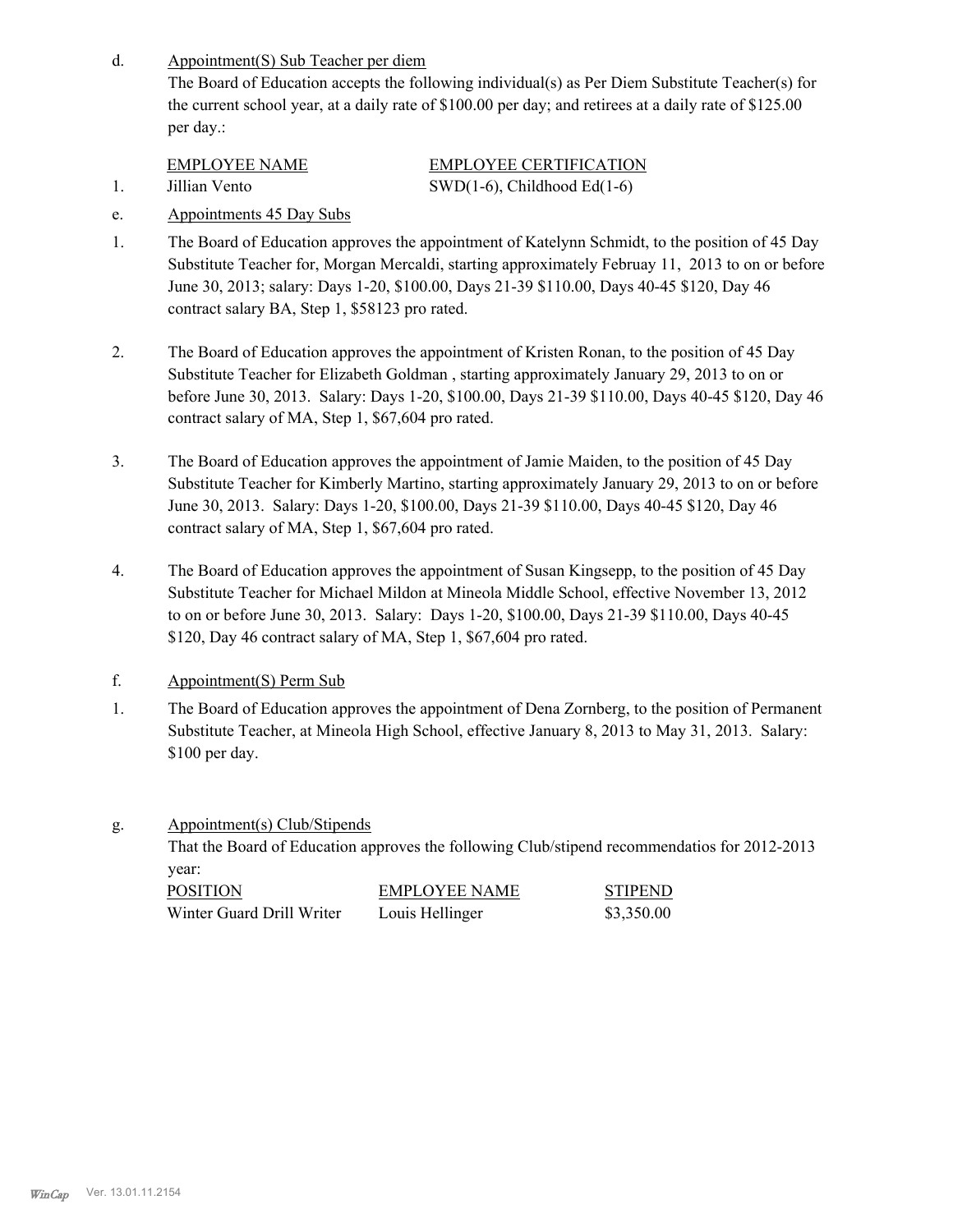## 3. **Instruction: Contracted**

a. That the Board of Education accepts the IDEA Flow- Through Allocation Contracts between the following list and the Mineola UFSD for the 2012- 2013 School Year:

1. Association for Children with Down Syndrome

- 2. BOCES
- 3. Brookville Center for Children's Services, Inc.
- 4. Center for Developmental Disabilities
- 5. Cooper Kids Therapy Associates
- 6. The Hagedorn Little Village School
- 7. Harmony Heights School
- 8. Henry Viscardi School
- 9. ICCD- Interdisciplinary School for Child Development
- 10. Kids First Evaluation & Advocacy Center
- 11. Kidz Therapy Services, LLC
- 12. Mill Neck Manor for the Deaf
- 13. New York Therapy Placement Services
- 14. School for Language and Communications
- 15. S.E.E.D.S. of Willistons, Inc.
- 16.Variety Child Learning Center

## 4. **Instruction: Student Actions**

That the Board of Education approves the following out of state/ overnight field trips for the Winter Guard (Rockettes) competitions. a.

| Sunday,            | 1/13/13        | West Milford HS- West Milford, NJ                                   |  |  |  |  |  |
|--------------------|----------------|---------------------------------------------------------------------|--|--|--|--|--|
| Saturday,          | 1/19/13        | West Orange HS-West Orange, NJ                                      |  |  |  |  |  |
| Saturday,          | 2/02/13        | Hillsborough HS, Hillsborough, NJ                                   |  |  |  |  |  |
| Saturday           | 2/09/13        | Trumball HS, Trumball, CT (WGI Northeast Regional Competition)      |  |  |  |  |  |
| Saturday,          | 2/23/13        | South Brunswick HS, South Brunswick, NJ                             |  |  |  |  |  |
| Saturday,          | 3/02/13        | South Brunswick HS, South Brunswick, NJ (WGI Mid-Atlantic Regional) |  |  |  |  |  |
| Fri/Sun,           | $3/22 - 24/13$ | Providence, RI-WGI East Coast Championship                          |  |  |  |  |  |
| (No school missed) |                |                                                                     |  |  |  |  |  |
| Saturday,          | 4/06/13        | Toms River HS, Toms River, NJ                                       |  |  |  |  |  |
| Saturday           | 4/20/13        | South Brunswick HS, South Brunswick, NJ (MAIN Championships)        |  |  |  |  |  |

## 5. **Civil Service**

- a. Resignation(s)
- That the Board of Education accept the resignation of Keri Sullivan, part time Teacher Aide at Hampton Street School, effective January 18, 2013. 1.
- b. Appointments
- That the Board of Education approve the re-appointment of Jefferson Giron, to the position of Custodial Sub effective February 4, 2013. Salary will be \$12.25 per hour. 1.
- c. Leave(s) of Absence
- That the Board of Education approve a paid Medical Leave of Absence to Jose Ayala, Cleaner at the High School, for surgery, effective January 18, 2013. Scheduled return is approximately six weeks with doctor approval. 1.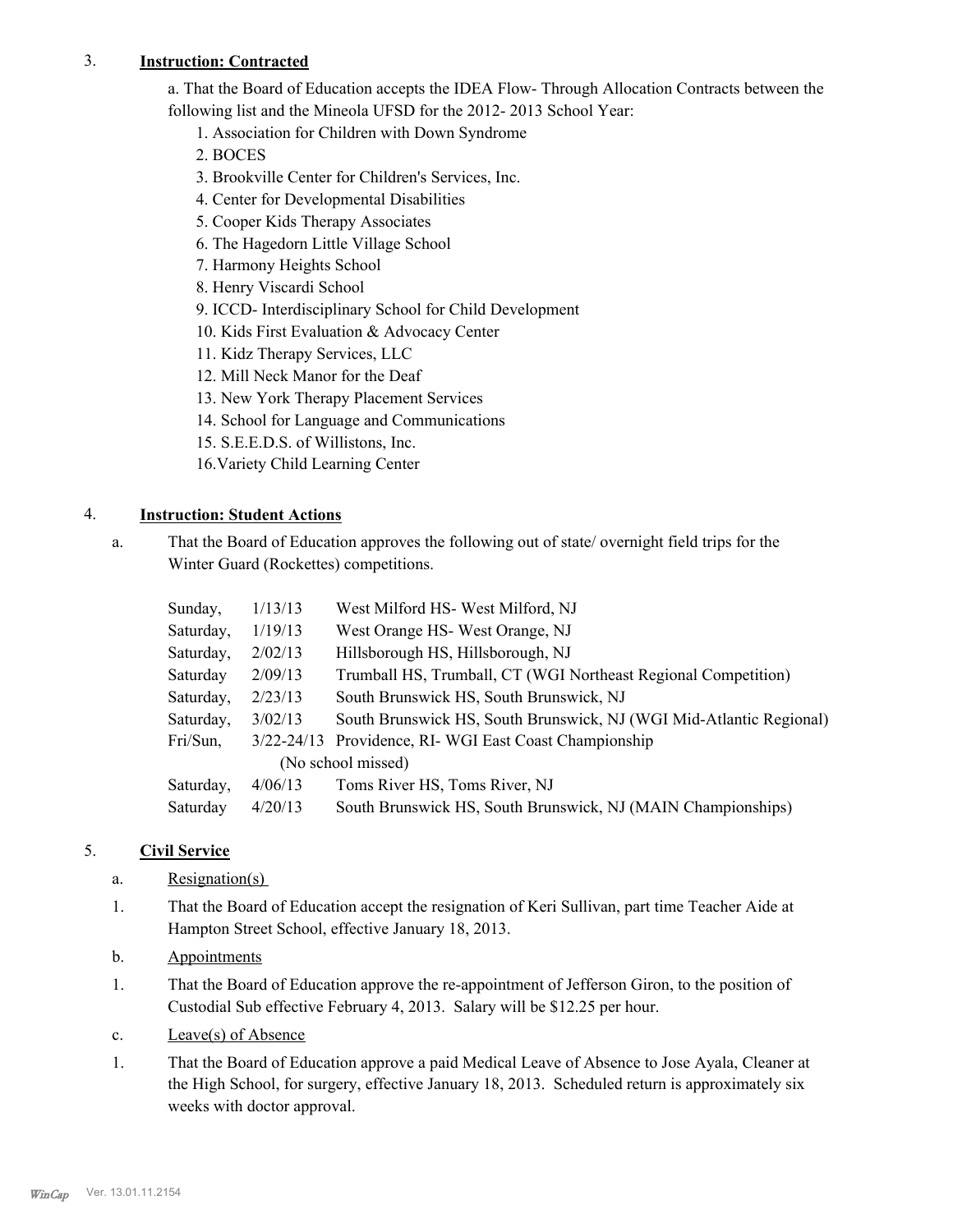## 6. **Business /Finance**

## a. **Treasurer's Report**

That the Board of Education accepts the Treasurer's report for the period ending November 30, 2012 and directs that it be placed on file.

#### b. **Approval of Invoices and Payroll**

That the Board of Education accepts the Invoices and Payroll for the period ending December 31, 2012

| Warrant #11 | December 12, 2012 | \$1,494,986.31 |
|-------------|-------------------|----------------|
| Warrant #12 | December 26, 2012 | \$ 573,859.45  |

#### **TOTAL EXPENSES \$2,068,845.76**

PAYROLL # 11 & # 12 General  $$4,074,102.96$ F Fund \$ 73,745.23

## **TOTAL PAYROLL \$4,147,848.19**

## 7. **Business/Finance: Contract Approvals**

a. That the Board of Education approves Health Contracts, providing health services for Mineola resident children attending non-public school, between the Mineola UFSD and following applicable districts for the 2012- 2013 school year.

- Hempstead UFSD

- Syosset Central School District

## 8. **Business/Finance: Bids**

a. That the Board of Education approves the awarding of the Transportation Bid, opened on January 10, 2013, to We Transport at the rate of \$1450.00 per month 1st student, attending Holy Martyrs School, Queens, NY.

#### **J. Public Comments**

## **K. Board of Education Reports**

Comments from Board President

Superintendent of Schools' Reports for 1/17/13 Presentations: 1. External Audit Report

2. Finalized AGP Plan

#### Superintendent Comments